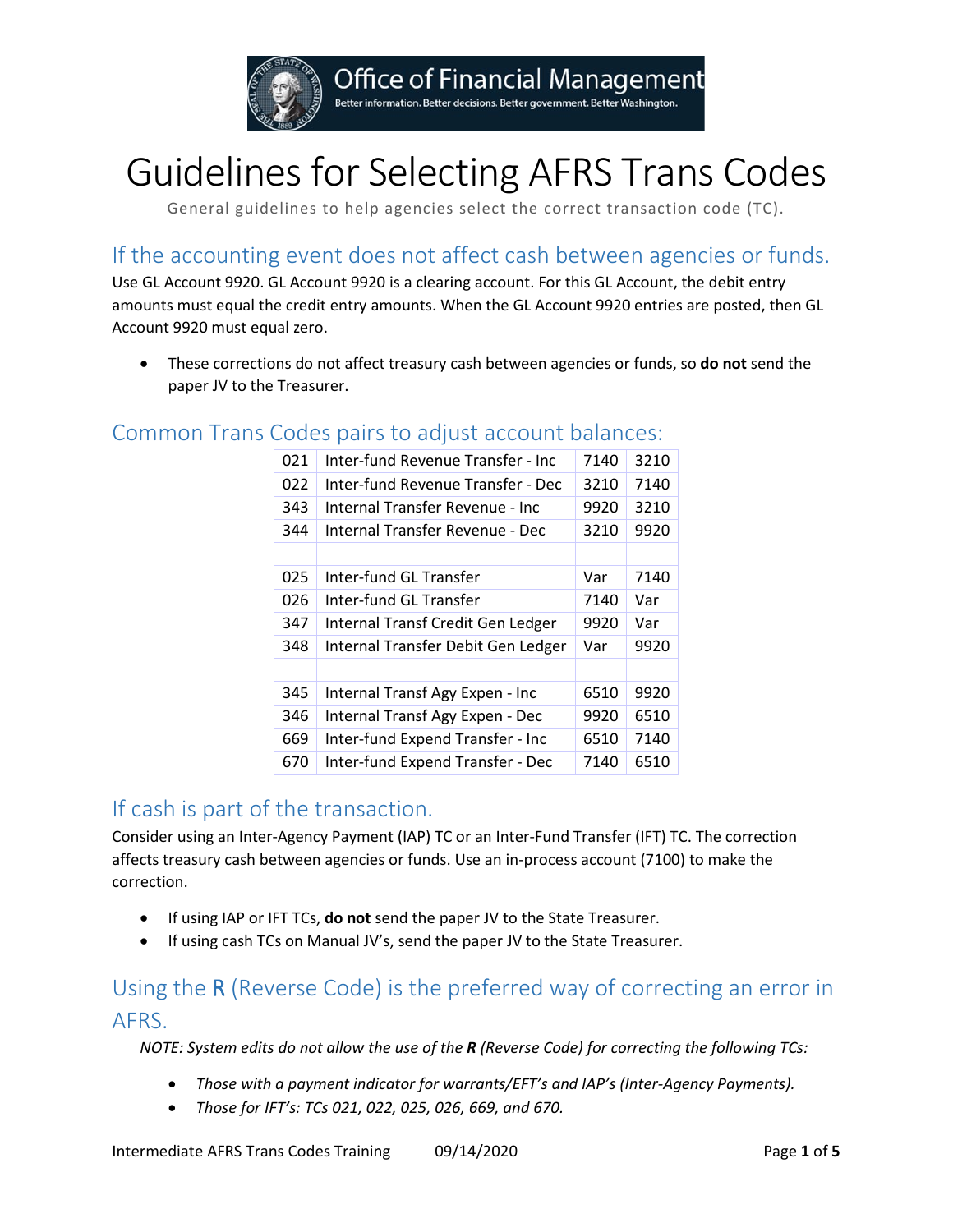- *Those requiring the reference document # to match an existing # on the document file where no existing document # is on the file.*
- *Those requiring a modifier of P (Partial) or F (Full) for encumbrance posting.*

# Some or all of the following steps apply to every accounting transaction in AFRS:

### A. Identify the accounting event.

Evaluate what occurred that requires an AFRS transaction. Take note of what source documents were used.

*For example: Was it a payment to a vendor, cash collected on a receivable, etc.?*

- B. Determine which type of entry is involved.
	- **Original entry** new entry not related to a previous entry.
	- **Related entry** partly or fully liquidates previous receivable/payable/encumbrances (requires referring to the codes on the original document).
		- o This is a continuation of the prior entry to complete the accounting event.
	- **Correction entry** fixing a transaction that processed incorrectly due to a code error or a data entry error.
		- o Evaluate what happened against what was supposed to happen. From this, determine what correction is needed.
		- o Sometimes it is easiest to back out the incorrect transaction and start over.
		- $\circ$  Sometimes the correction can be done without backing the original transaction out.

When evaluating what happened, pay attention to:

- **a.** Coding
	- Did the posted transaction have the correct Fund, AI, PI, Object, Project, etc.?
		- Check the coding in AFRS, not on the source document, to be sure how it posted.
- **b.** Payment
	- Was there a payment involved and was it made to the correct vendor?
		- If so, you may only need to correct your coding or G/L's.
		- However, if a payment was made to the wrong vendor, you also need to get the money back.

#### **c.** G/L's

- Were the correct general ledger accts debited and credited?
	- To determine this, you need to do T-accounts for the debits and credits of the original transaction AND any related system-generated transactions.
	- For example, if a payment TC was entered, AFRS would have generated a wrap transaction.
	- Include these related transactions to see the complete picture.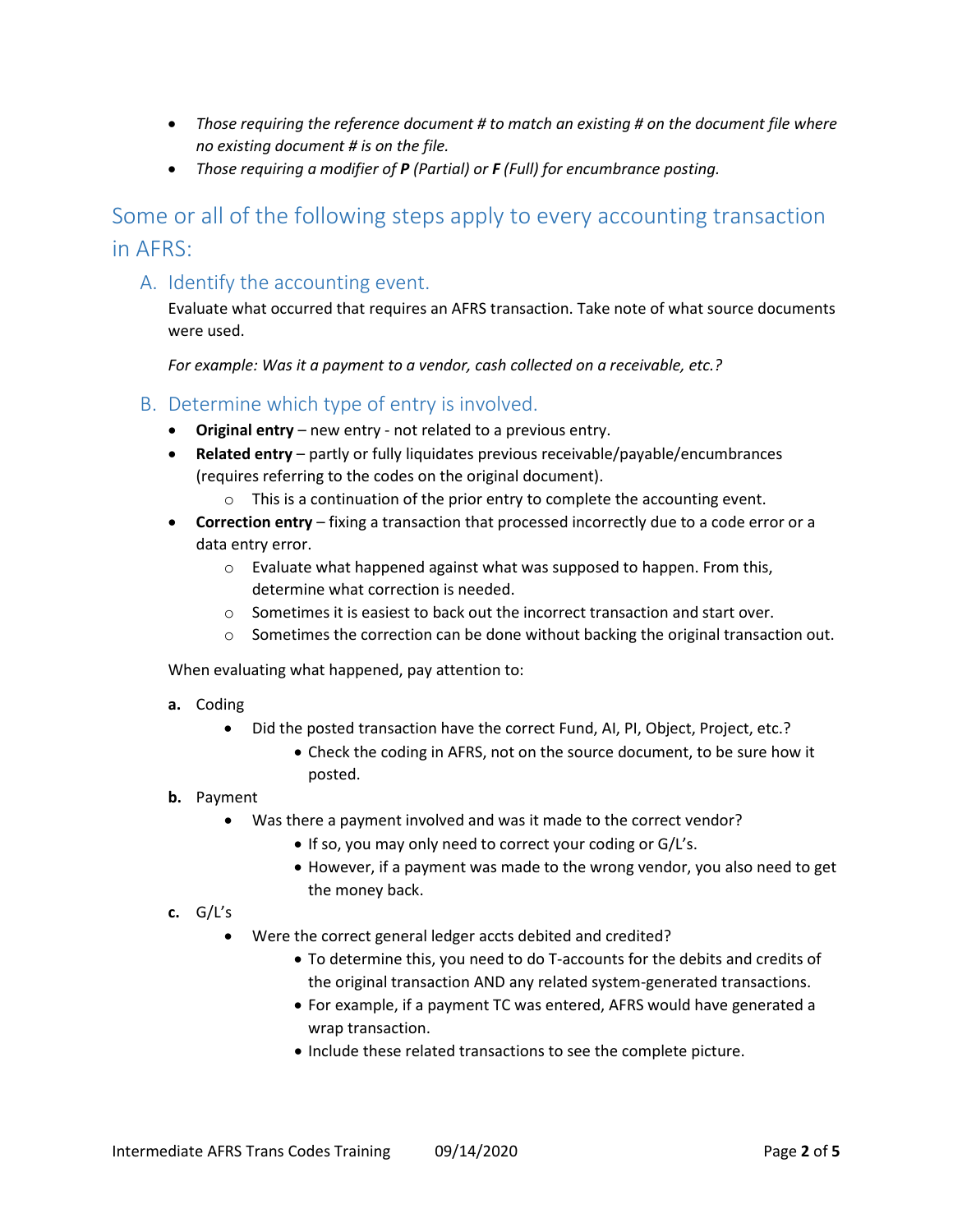C. Determine the Account (fund) and characteristics.

Select the Correct Account (Fund) From Your Chart of Accounts.

Look at the appropriation index table to see what funds your agency uses, for example, **401 Correctional Industries Account**.

D. Determine if the State Treasurer (OST) is needed to complete the accounting event.

To determine if the treasurer needs to be involved, ask if cash needs to be moved either between funds or between agencies. If it does, the treasurer needs to be involved.

- **a.** If the treasurer needs to be involved, use a TC that includes an In-Process account (71XX).
	- You will need to send a copy of your document to the treasurer unless it is a payment, IAP, or IFT.
	- For these, AFRS automatically sends transactions electronically to the OST.
- **b.** If the correction does not involve a cash transfer, OST does not need to be involved.
	- Use a TC that does not include an In-Process account (71XX).
	- Many times it's ok to use the 9920 clearing account. If you do, make sure the debit and credit 9920 amount equal zero.

## E. Determine which AFRS table fields are required and which are not allowed for the transaction code.

If moving cash between agencies or funds, select the appropriate cash account based on the cash type identified above.

• For Treasury/Treasury Trust Funds (Cash Type 1 or 2 on the Fund Table) use:

| 7110 | <b>Receipts In-Process</b> |
|------|----------------------------|
|------|----------------------------|

- 7120 Warrants In-Process
- 7130 Cancellation In-Process
- 7140 Journal Vouchers In-Process
- For Local Funds (Cash Type 3) use:
	- 1110 Cash in Bank
	- 1120 Undeposited Local Cash

#### IN-PROCESS ACCOUNT POSTING GUIDELINES

- 1. For transactions to clear an in-process account (7110, 7120, 7130, 7140), the following must match:
	- o Agency
	- o Sub-agency
	- o In-Process Account #
	- o Fund
	- o Document # (**Suffix #** does **NOT** need to match)
	- o Amount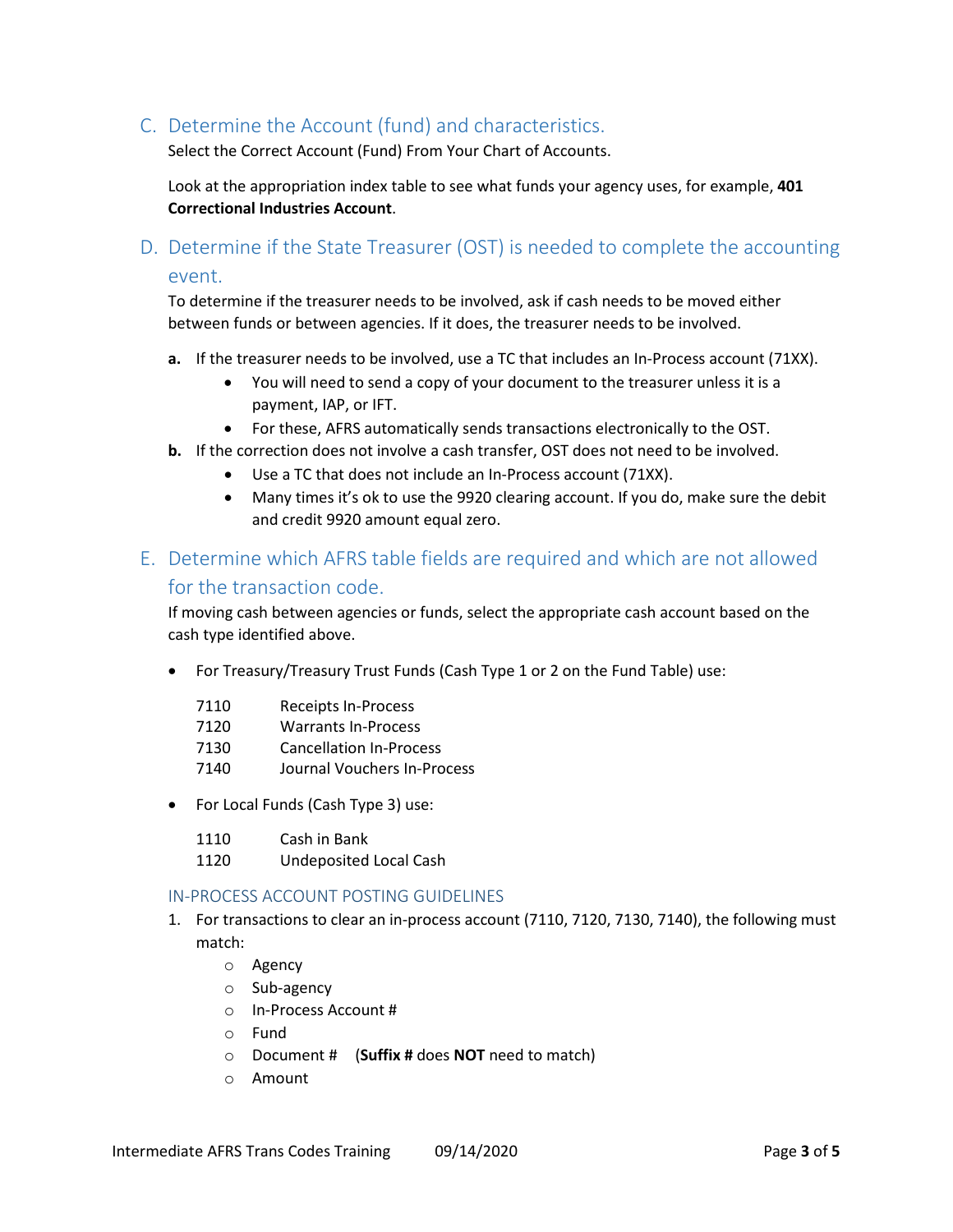2. Use the correct DR/CR indicator on manual JV's sent to the treasurer. OST does not post inprocess accounts based on TC, but does post in-process accounts based on the DR/CR indicator:

| If Your TC               | <b>Treasurer's DR/CR Indicator</b> |
|--------------------------|------------------------------------|
| <b>DEBITS In-Process</b> | CR.                                |
| CREDITS In-Process       | DR                                 |

For the GL Accounts that you may need to use, refer to the Illustrative Entries in the State Administrative and Accounting Manual (SAAM): [http://www.ofm.wa.gov/policy/SAAM.pdf.](http://www.ofm.wa.gov/policy/SAAM.pdf)

## F. Determine if the transcode indicators affect the transaction.

View the TC selected on the AFRS screen **TM.1.2** or the report **TCD910A** (numeric by TC with no file postings). Use indicators to identify the fields required and allowed for each TC.

*Example: If the current transaction includes GL 6410, it must have the originating document number in the reference number field.*

#### DOCUMENT FILE POSTING GUIDELINES

For encumbrance reporting (G/L 6410):

- Use TCs that post to the document file for encumbrance reporting by document #. o *Example: TM.1.2 TC 305 Issue LT Receivables*
- Use TC that DO NOT post to the document file for encumbrance reporting at the summary level only.
	- o *Example: TM.1.2 TC 735*

#### SUBSIDIARY FILE POSTING GUIDELINES

1. Subsidiary is REQUIRED by edits on the following DUE FROM and DUE TO accounts:

| <b>Description</b>        | <b>Due From</b> | Due To |
|---------------------------|-----------------|--------|
| <b>Federal Government</b> | 1351            | 5151   |
| <b>Other Governments</b>  | 1352            | 5152   |
| <b>Other Funds</b>        | 1353            | 5153   |
| <b>Other Agencies</b>     | 1354            | 5154   |

- 2. Subsidiary may be used on an optional basis but only with TCs that allow it as an optional field.
- 3. Before using a subsidiary code to indicate a valid fund or agency, it must first be added by your agency to the AFRS Descriptor Table D-32 (Due from XXXX).
- 4. PLEASE NOTE:
	- Use a debit subsidiary with the debit G/L
	- Use a credit subsidiary with the credit G/L
	- If reversing a transaction using the R (Reverse) code, and a debit subsidiary was used with a debit G/L account on the original transaction, the debit subsidiary will still be used when the TC is reversed. (The reverse code causes the position of the G/L and subsidiary to remain a debit and multiplies the amount by -1.)